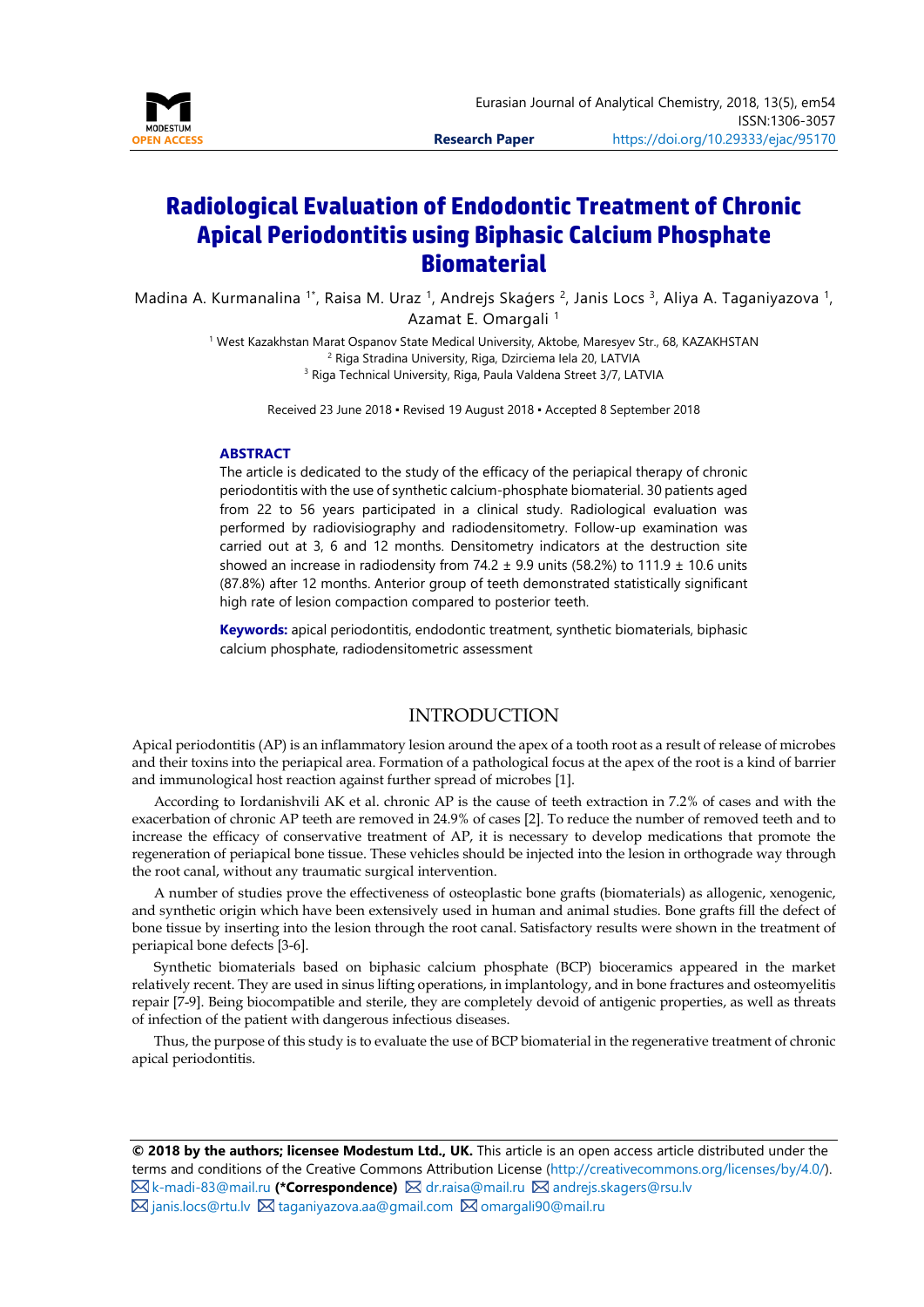| <b>Table 1.</b> Legal groups distribution |                 |         |                  |               |       |  |  |
|-------------------------------------------|-----------------|---------|------------------|---------------|-------|--|--|
|                                           | <b>Incisors</b> | Canines | <b>Premolars</b> | <b>Molars</b> | Total |  |  |
| Maxilla                                   |                 |         |                  |               |       |  |  |
| Mandible                                  |                 |         |                  |               |       |  |  |
| Total no. of teeth                        |                 |         |                  |               | 30    |  |  |

#### **Table 1.** Teeth groups distribution

### MATERIALS AND METHODS

BCP biomaterial consists of bioceramic granules of hydroxyapatite calcium (HAp) and β-tricalcium phosphate (β-TCP) with a ratio of HAp /β-TCP 80/20. Biomaterial is produced in Rudolfs Cimdins Riga Biomaterials Innovations and Development Centre of Riga Technical University. Synthesis of calcium phosphate powder is carried out by aqueous precipitation technique between the suspension of calcium hydroxide Ca(OH)2 and the solution of phosphoric acid H3PO4. The resulting powder is mixed with glycerol (purity> 99.8%, LLC BIO-VENTA, Latvia), distilled water and ammonium bicarbonate NH4HCO3 (Ltg. Enola, ES/BASF). Then material is treated at a temperature of 1150°C for 2 hours. Obtained granular biomaterial is ground to a microgranular state [10].

The porosity of the biomaterial is 200 μ, which creates favorable conditions for the germination and formation of young bone tissue, as well as the development of blood vessels, i.e. angiogenesis. The particle size is 0.1-0.3 mm, which allows the biomaterial to freely penetrate through the apical foramina into the pathological bone lesion.

22 to 56 years old 30 patients between 2016 and 2017 first came to the Dental Clinic of West Kazakhstan Marat Ospanov State Medical University participated in the study. Patients with periodontal disease, systemic pathology, lesion size more than 5 mm, third molars, as well as teeth underwent apical surgery were excluded from the study. Approval from Ethical Committee of West Kazakhstan Marat Ospanov State Medical University (protocol No. 12 dated 29.09.2016) and written informed consent of participation in the study were obtained from every patient. The study was conducted according to the Declaration of Helsinki.

Among included teeth 12 were incisors, 4 - canines, 6 - premolars and 8 - molar teeth. Maxillary teeth were – 16, mandibular – 14 teeth (**Table 1**).

Out of the 30 teeth, 8 were previously treated with caries lesion, 13 teeth were endodontically treated, 9 teeth were not treated.

To reveal the presence of fistula or scars and the periapical pathology an extraoral and intraoral examination, evaluation of teeth condition was carried out. Dental formula and data of radiovisiography (RVG) were recorded in patient's medical history. The periapical bone density before treatment and during the assigned follow-up visits was measured by radiodensitometric assessment. This method is based on measurements of bone density in the concerned areas of the X-ray image. Radiodensitometry provides a quantitative assessment of visual changes in Xray image and, therefore, allows monitoring of dynamic processes in periapical tissues.

RVG and radiodensitometry were performed on the CCX Digital Trophy (France). Normal indicators of the radiodensity of bone tissue were based on studies by Kogina E.N. [11], according to which the radiodensity of bone tissue in anterior group of teeth on average is  $132.5 \pm 4.6$ , and in posterior group -  $121.5 \pm 4.2$  conventional units (CE) [11].

The first visit included anesthesia, preparation of carious cavity and endodontic access, determination of the length of root canals, chemomechanical preparation. Root canals were temporarily filled with antiseptic paste "Abscess Remedy"(PD, Switzerland) for 7-14 days. Teeth with AP exacerbation features BCP microgranules after the acute inflammatory reaction resolution were applied in 14-20 days.

In the second visit, an antiseptic paste was removed. The microgranules of hydroxyapatite (Hap) / β-tricalcium phosphate (TCP) ratio of 80/20 mixed with physiological solution until the pasty state were inserted by plugger over the apical foramina in to the periapical lesion on average amount 30-50 mcg. Root canals were filled with AH Plus (Dentsply) and gutta-percha (Diadent Group International) using cold lateral compaction technique. The final restoration was accomplished.

The control radiological examination was carried out immediately after the application of the biomaterial, 3, 6 and 12 months later.

Calculating of mean values  $M \pm m$ , where M is the average value of the exponent, m is the standard deviation were performed. In order to determine the significance of the differences in the coupled samples, a nonparametric criterion of signs was used. The significance level of the differences was set at a value of p<0.05. STATISTICA, version 10, StatSoft, Inc (2011) software system was used for data analysis.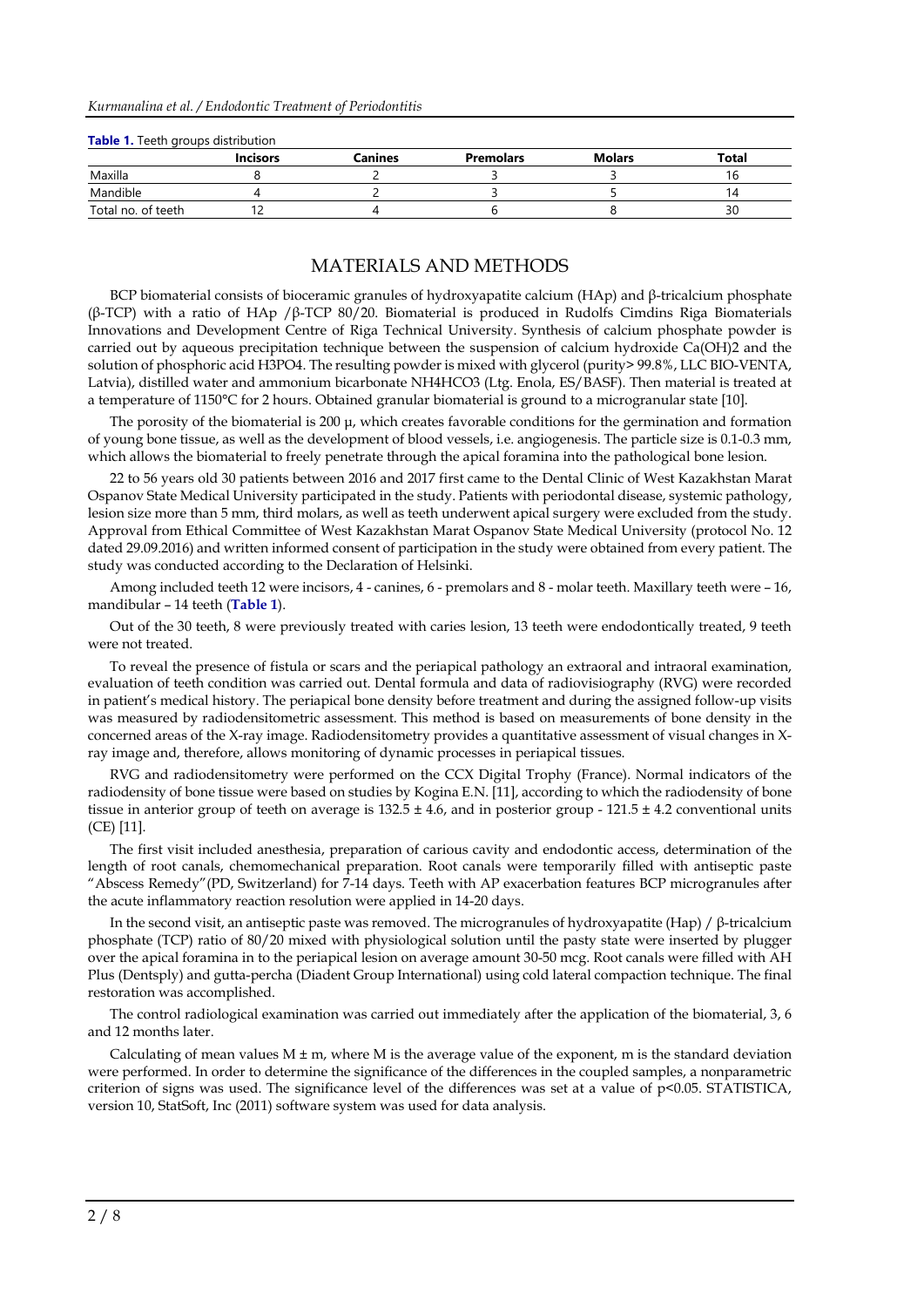|                 | Values of radiodensitometry |      |                 |      |                 |      |                  |      |
|-----------------|-----------------------------|------|-----------------|------|-----------------|------|------------------|------|
| Teeth groups    | <b>Before ET</b>            |      | After 3 months  |      | After 6 months  |      | After 12 months  |      |
|                 | СE                          | %    | СE              | %    | СE              | %    | СE               | %    |
| <b>Incisors</b> | $80.6 + 9.5$                | 60.8 | $98.7 \pm 10.1$ | 74.5 | $109.3 \pm 8.7$ | 82.5 | $118.3 + 9.9$    | 89.2 |
| Canines         | $77.5 \pm 11.2$             | 58.5 | $94.8 + 9.3$    | 71.5 | $106.5 \pm 6.0$ | 80.4 | $121.5 \pm 5.5$  | 94.7 |
| Premolars       | $64.6 \pm 4.9$              | 53.2 | $87.2 \pm 3.3$  | 71.7 | $95.3 \pm 3.1$  | 78.5 | $104.2 \pm 3.8$  | 85.7 |
| Molars          | $70.1 \pm 4.5$              | 57.7 | $89.3 + 4.2$    | 73.5 | $95.4 \pm 4.2$  | 78.5 | $103.4 \pm 5.8$  | 85.1 |
| Total           | $74.2 + 9.9$                | 58.2 | $93.3 \pm 5.7$  | 73.3 | $102.4 + 9.2$   | 80.3 | $111.9 \pm 10.6$ | 87.8 |
|                 |                             |      |                 |      |                 |      |                  |      |

**Table 2.** Values of radiodensitometry according to RVG data before and after endodontic treatment (ET)

**Table 3.** Values of radiodensitometry of maxillary teeth (CE)

| Teeth groups | <b>Before ET</b> | After 3 months  | After 6 months   | After 12 months |
|--------------|------------------|-----------------|------------------|-----------------|
| Incisors     | 789+105          | $983+122$       | $109.4 \pm 10.3$ | $1171+11$       |
| Canines      | 87+27            | $102.5 \pm 3.5$ | $108 + 14$       | 122+42          |
| Premolars    | $653+61$         | $85 + 30$       | $947+25$         | $1037 + 21$     |
| Molars       | 70 7+3 0         | $90.3 + 5.0$    | $96.3 + 4.5$     | $104 + 6.6$     |

**Table 4.** Values of radiodensitometry of mandibular teeth (CE)

| <b>Before ET</b> | After 3 months | After 6 months | After 12 months |
|------------------|----------------|----------------|-----------------|
| $84 + 72$        | $995+52$       | $1093 + 56$    | $1205 + 83$     |
| $68 + 2.8$       | $87 + 28$      | $105 + 99$     | $121 \pm 8.5$   |
| $64+4.6$         | $89.3 \pm 2.1$ | $96+4.0$       | $104.7 \pm 5.5$ |
| $69.8 + 5.5$     | $886+42$       | $94.8 + 4.4$   | $103 + 6.0$     |
|                  |                |                |                 |

### RESULTS

During 3, 6 and 12 months of observation patients were asymptomatic. Intraoral examination revealed the stability of permanent fillings, no sinus tract was detected, teeth percussion test was painless.

Average radiodensity of periapical bone structures was in the range of 74.2 ± 9.9 CE, which is 58.2% of normal values (**Table 2**).

After 3-month follow-up period values of radiodensitometry at the site of periapical bone loss showed an increase of bone density from the 74.2 ± 9.9 CE (58.2%) to 93.3 ± 5.7 CE (73.3%). At 6-month recall reduction in lesion size reached 102.4  $\pm$  9.2 CE (80.3%), and by the of 12-month observation period radiolucent lesion was 111.9  $\pm$  10.6 CE (87.8%) (**Table 2**).

Generally, at 12-month recall radiodensity of periapical lesion in incisors increased by 28.4%, in canines - 36.2%, in premolars - 21.1%, in molars - 27.4% (p<0.05) (**Table 2**).

Percent analysis of radiodensitometric data revealed that posterior teeth had statistically significant slower rates of AP complete resolution comparing to the anterior teeth. Regarding approximately equal percentages before treatment among all groups of teeth, the incisors and canines reach 89.2% and 94.7% of the normal values of radiodensitometry at 12-month recall. Posterior teeth comparing the anterior ones bear greater physical load, therefore the volume of the lesions decreased in longer time period [4].

Overall the group of teeth canines had the highest tendency of radiodensity increasement in 12-month followup. Evidently, in mandible radiodensity showed positive dynamics from  $68 \pm 2.8$  CE to  $104.7 \pm 5.5$  CE, and in maxilla from 87 ± 2.7 CE to 122 ± 4.2 CE, i.e. by 40 % and 26.4%, respectively (**Tables 3** and **4**). Perhaps this fact was associated with a small number of canines - 2 teeth from each jaw. An increase of the number of observations can correct this trend.

According to RVG images before root canal treatment rarefied rounded shape bone loss located at the root apex was observed (**Figures 1** and **6**). **Figures 2** and **7** show the extrusion of the BCP biomaterial at tooth apex and filling of bone lesion focus. Root canals are tightly obturated. The values of radiodensitometry show growth in density in the observed area.

The RVG images obtained after 3 and 6-month recall show an increase in mineral density, resorption of BCP biomaterial and replacement of radiolucent area with newly formed bone tissue (**Figures 3**, **4** and **8**, **9**). After 12 months follow-up repair of bone density in established periapical lesion (**Figures 5** and **10**).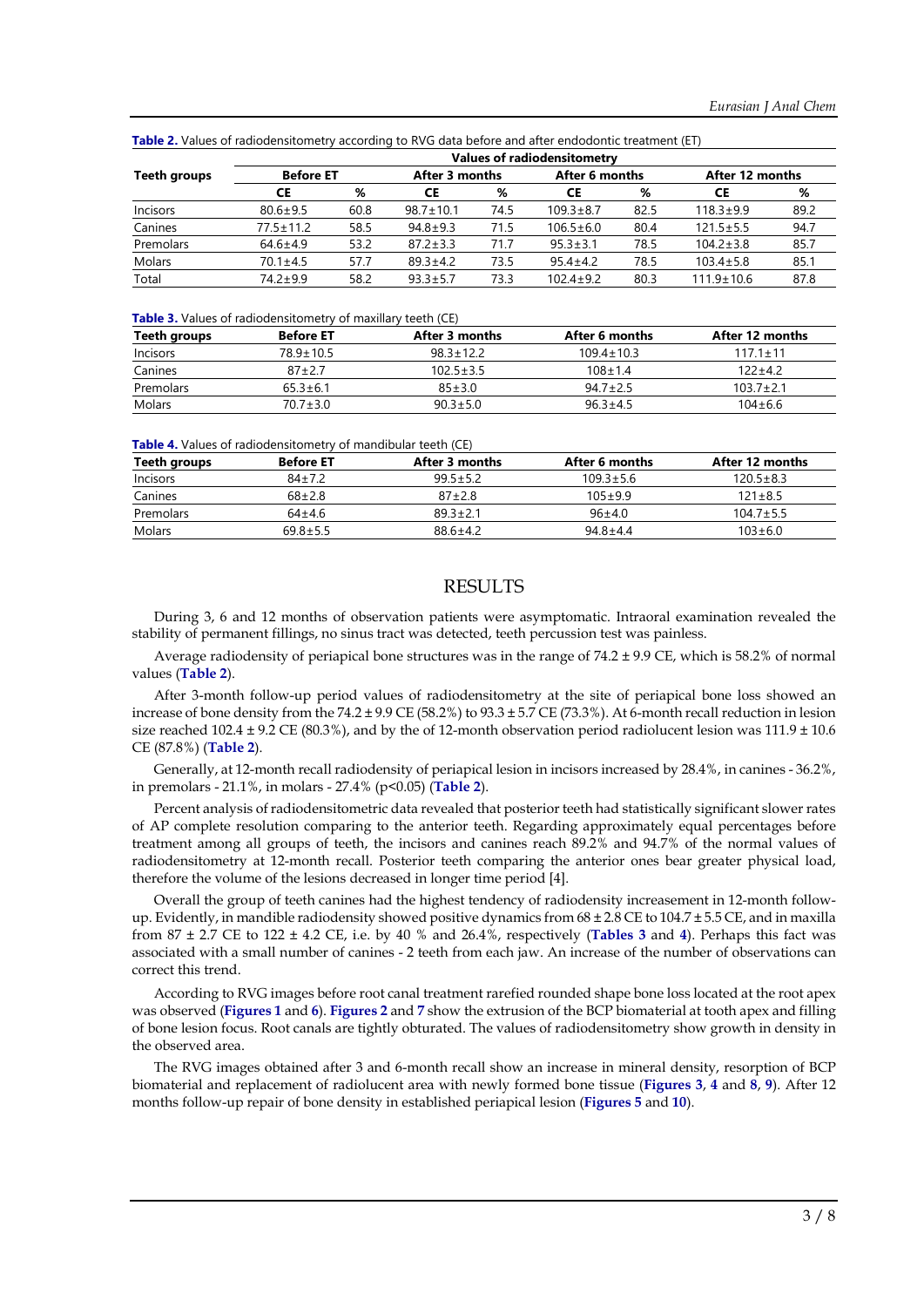

**Figure 1.** Patient K., 24 years old. Tooth 1.1 Before treatment



**Figure 2.** After root canal filling



86 average value





**Figure 3.** 3 months later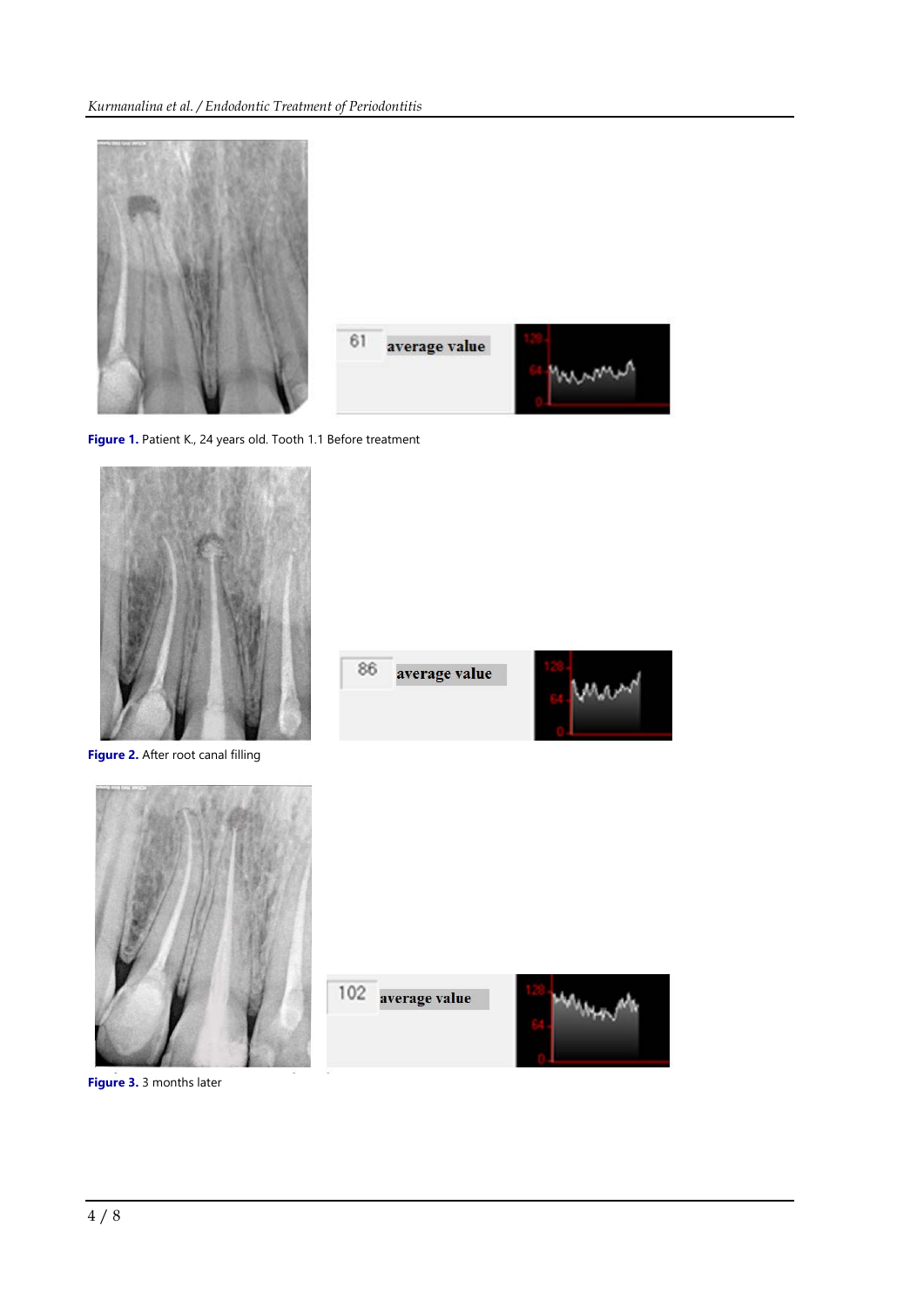

**Figure 6.** Patient T., 30 years old. Tooth 3.6. Before treatment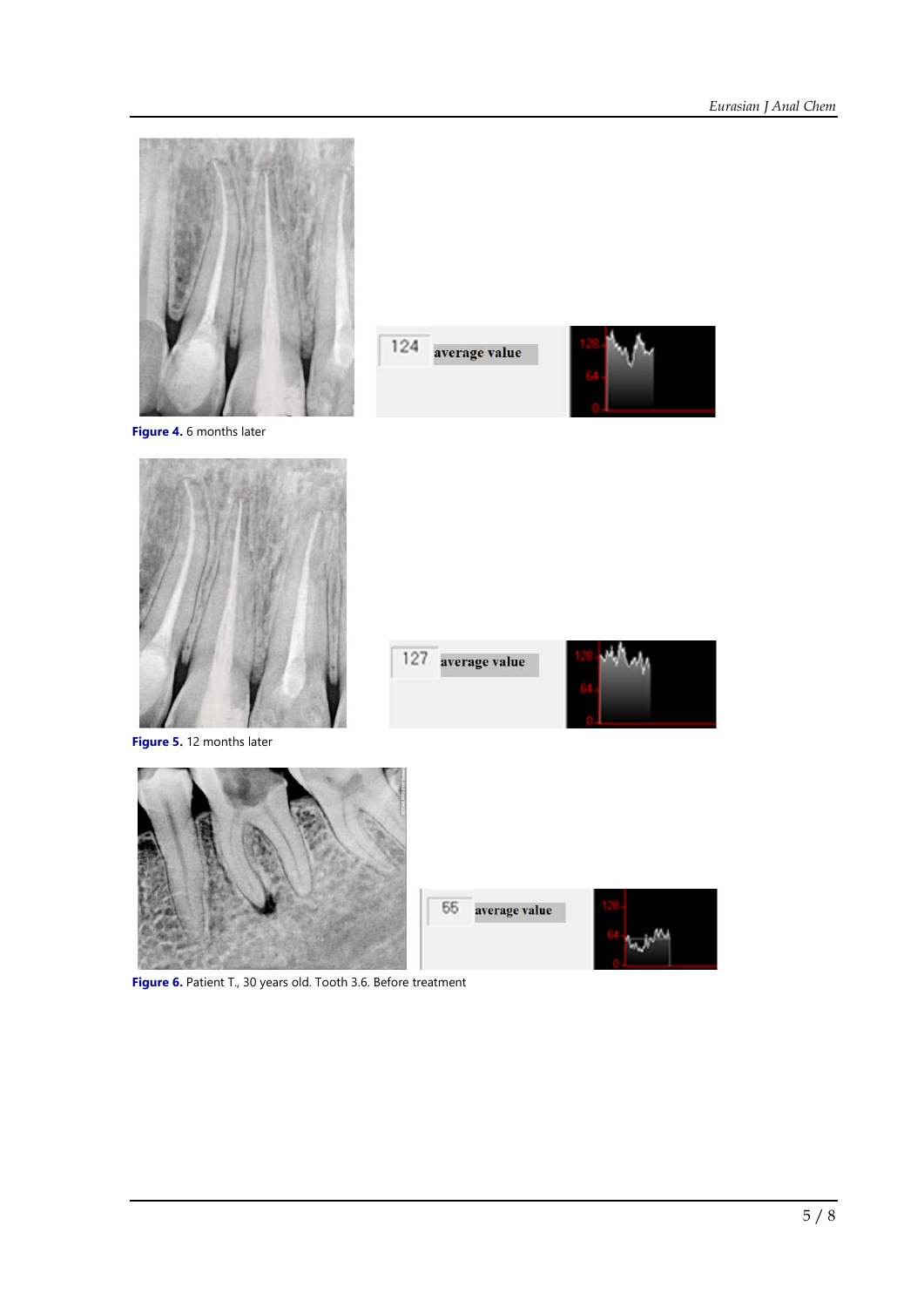

**Figure 7.** After root canal filling





**Figure 8.** 3 months later





average value

103



**Figure 9.** 6 months later



110 average value



**Figure 10.** 12 months later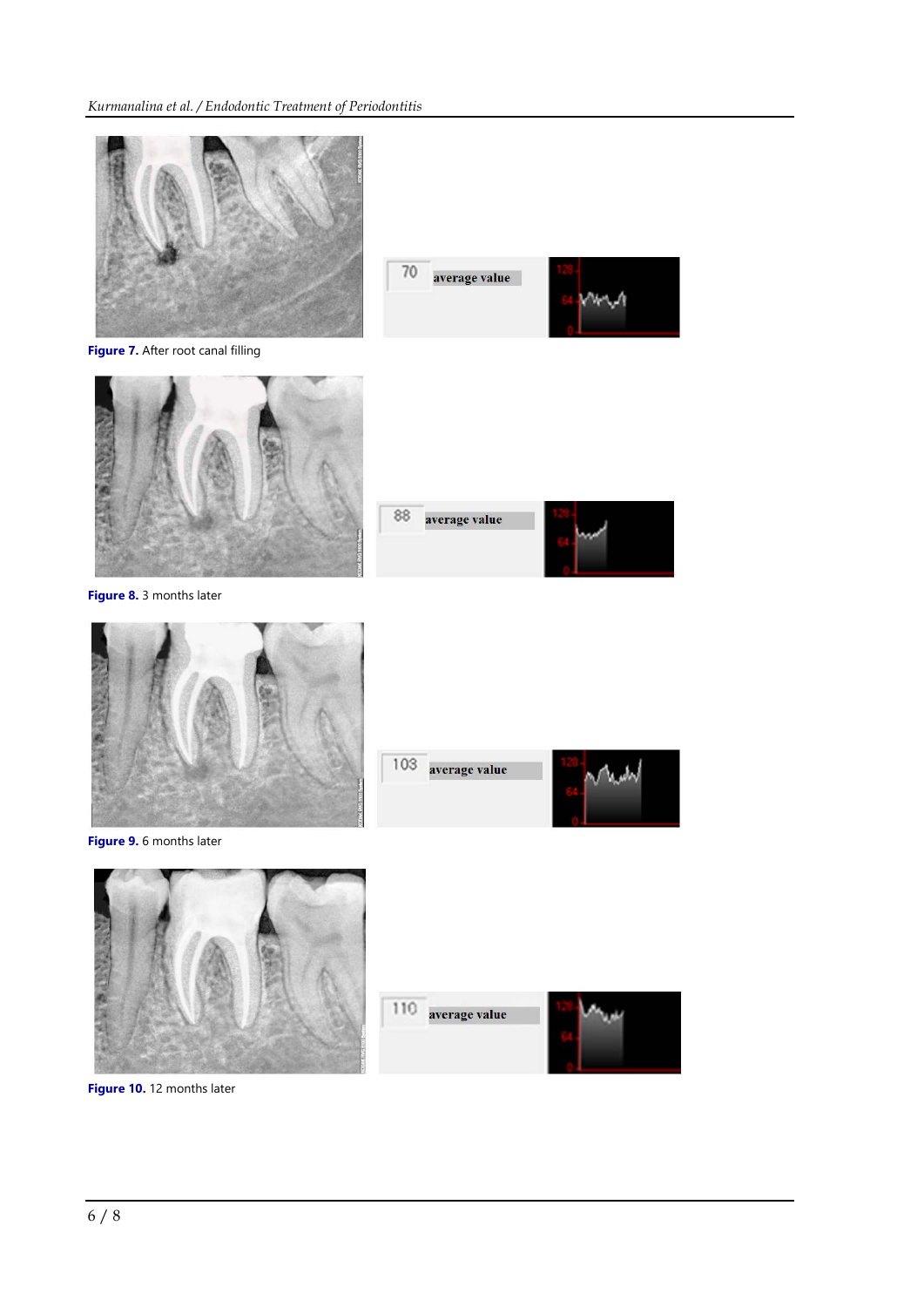#### DISCUSSION

This study investigated the efficacy of biphasic calcium phosphate bioceramics in orthograde filling of periapical lesion. It is known that BCP bioceramics is utilized in dental implantology, maxillofacial reconstructive procedures, periodontology, orbital implants, traumatology and to repair various types of bone defects [7-8]. Several bone substitutes are proposed for filling periapical lesions. Application of graft materials in bone defects serves as scaffold and promotes osteoconduction, osteoblastic proliferation and bone formation.

Since there are no available human histological studies of healed periapical tissues obtained positive results are insufficient to explain possible mechanisms of regenerative processes in bone tissue. However, histological studies conducted on experimental animals indicate bone reparative abilities due to its molecular and cellular interaction with microporous surface of the calcium-phosphate biomaterial [12].

Numerous studies reveal the outcomes of calcium phosphate cements (CPC) in treatment of periapical bone lesions. The bone regenerative potency of CPC overfilled periapically was observed on maxillary incisors of monkeys. According to Hong et al. [10] microscopic evaluation after 6-month observation revealed ossification processes and new bone trabeculae formation around the implanted bioceramics. Still, at the beginning of the experiment insignificant inflammation was detected but authors considered it as mechanical trauma caused by placement of bioceramics.

There are few clinical observations evaluating synthetic biomaterial in orthograde endodontic treatment of periapical bone loss by placing BCP bioceramics. Studies of Gusiyska et al. [6] included 7 patients with periapical radiolucency. The author observed periapical healing within 12 months. Although this study was conducted in small number of patient positive outcomes were obtained. In concordance with our results apparent tendency towards more favorable outcome in single rooted teeth was observed.

In recent years, calcium hydroxyapatite and porous nickel titanium based bioactive bone-plastic materials were introduced. It is thought that pores create favorable conditions for optimizing the regeneration and mineralization of bone tissue. According to Gizatullin [13] nanostructured gel of hydroxyapatite and porous nickel titanium promotes reconstruction of periapical bone destructions. Study obtained positive outcomes in bone remodeling within 90-100 days. Degradation of the material in the periapical lesion goes in parallel with the process of bone tissue remodeling which is equal to the period of remodeling of a healthy bone.

#### **CONCLUSIONS**

This study was performed using RVG, the density of the newly formed bone was measured by radiodensitometry. BCP biomaterial showed good radiological results. Studies have shown that periapical bone loss up to 5 mm is susceptible to non-surgical reparative treatment. According to radiodensitometry after 12-month follow-up BCP biomaterial actively affected on the processes of mineralization and healing of apical periodontitis, showing positive dynamics of bone density increase by 29.6%. Reparative processes in the periapical lesion of the anterior group of teeth pass more intensively compared with the posterior group of teeth.

Our findings are promising for the future use of BCP bioceramics in endodontic treatment of periapical lesion. However, further clinical studies are necessary to assess the healing rates of the bone structures.

### **REFERENCES**

- 1. Torabinejad M and Walton RE. Periradicular lesions. Endodontics. 1994;4:183.
- 2. Iordanishvili AK, Slugina AG, Lapina NV, Serikov AA. The causes of tooth loss in adults of different age groups. Kuban scientific medical bulletin. 2015;4(153).
- 3. Sorokin AP. Diagnostics and complex treatment of chronic destructive forms of infectious periodontitis: dis. Ufa: AP Sorokin. 2014.
- 4. Tairov VV, Melekhov SV. Efficiency of the combined therapy of destructive forms of the periodontitis. Endodontia today. 2011;2:33-39.
- 5. Khudyakova ES. Optimization of the treatment of chronic forms of periodontitis with the use of osteoplastic materials. Samara: Author's abstract. dis .... cand. honey. Sciences. 2009.
- 6. Gusiyska A, Dyulgerova E. Remodeling of periapical lesions scaffolding by biphase calcium phosphate ceramics-a pilot study. Journal of IMAB-Annual Proceeding (Scientific Papers) book. 2009;2:113-118.
- 7. Grybauskas S, Locs J, Salma I, Salms G, Berzina-Cimdina L. Volumetric analysis of implanted biphasic calcium phosphate/collagen composite by three-dimensional cone beam computed tomography head model superimposition. Journal of Cranio-Maxillofacial Surgery. 2015;43(1):167-174. <https://doi.org/10.1016/j.jcms.2014.11.003>